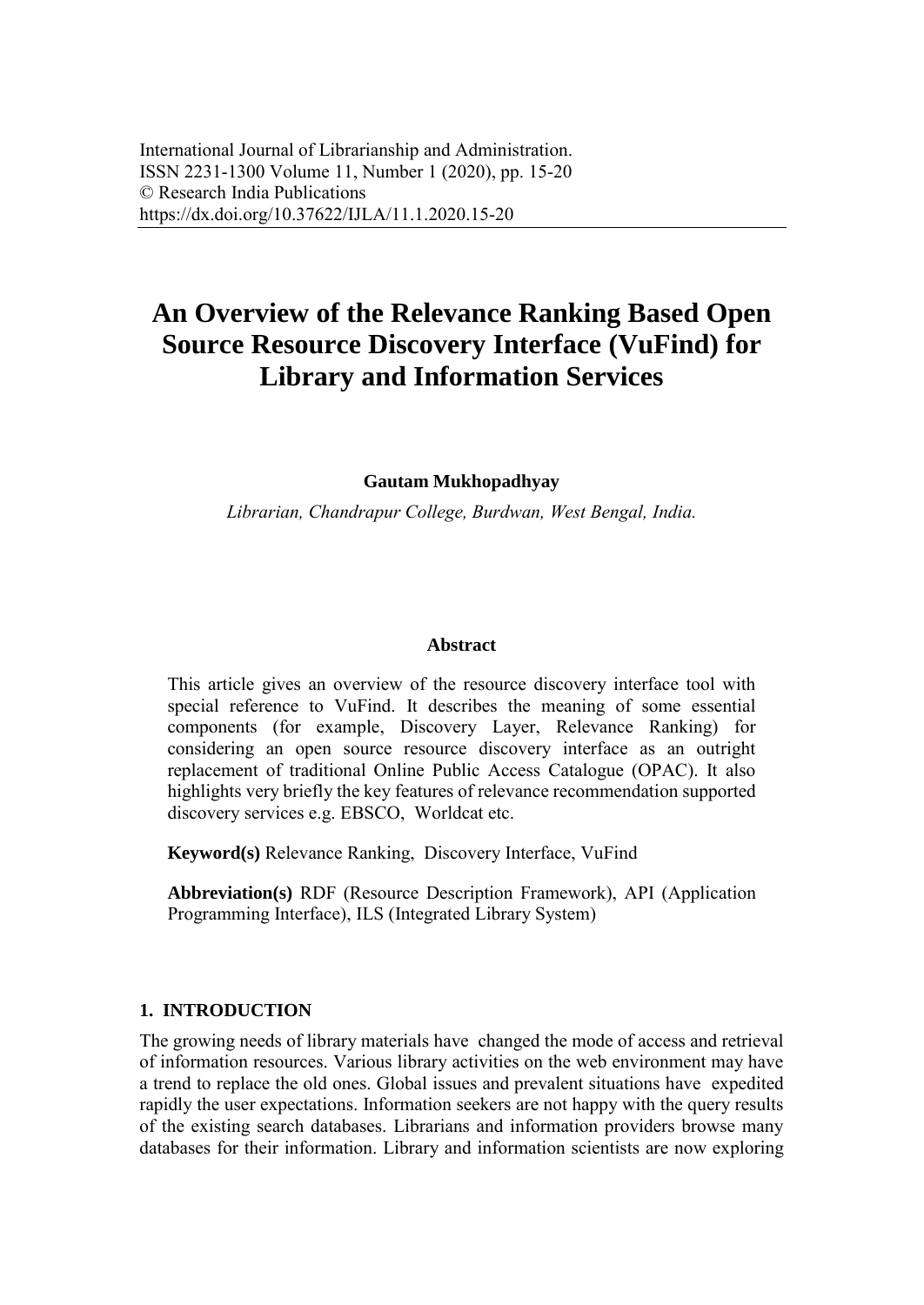information by developing the searching tools for retrieving information having relevance based ordering among the search results. They attempt to design an interface tool with which multiple database systems can be integrated and users' community can interact with prevailing systems. Online Public Access Catalogue (OPAC) is being replaced with a newly evolved discovery service. Information researchers are to combine MARC 21 format of metadata with newly structured metadata formats like RDF metadata model. The mode of access has been changed dramatically with change of type and form of resources. Now, Open Source Software e.g. VuFind ensures web interface and accessibility standards and allows to integrate multiple library systems with its powerful centralized indexing mechanism. This paper presents VuFind as a discovery interface tool with its key feature relevance ranking based faceted searching system.

## **2. OBJECTIVES**

The main objectives of this study are:

- to define some inevitable components in terms of relevance ranking search in discovery interface tool,
- to give a basic idea on the community supported flexible search engine VuFind, and
- to assess whether a discovery interface is a total replacement to the existing OPAC or not,

# **3. SEARCHING, BROWSING AND DISCOVERY**

Searching means looking over closely or thoroughly to find something such as to examine specific information. Normally, we perform searching if we know what we are looking for. Search engines retrieve meaningful results but a user can never know what other things he/she missed out on. Especially when we are passing through the knowledge era where generation of information resources is growing exponentially. Search is generally approached to a definite and goal oriented track towards foreordained query results.

Searching refers to looking for known terms while browsing is to look over casually through an aggregate of things for topic of interest or to access a network by a browser. Browsing denotes scanning over the world wide web via links from one site to another or one page to another.

Discovery usually denotes "the disclosure of pertinent facts or documents..." Discovery is much more seamless and allows content recommendation. Discovery searching retrieves relatively new content or new results.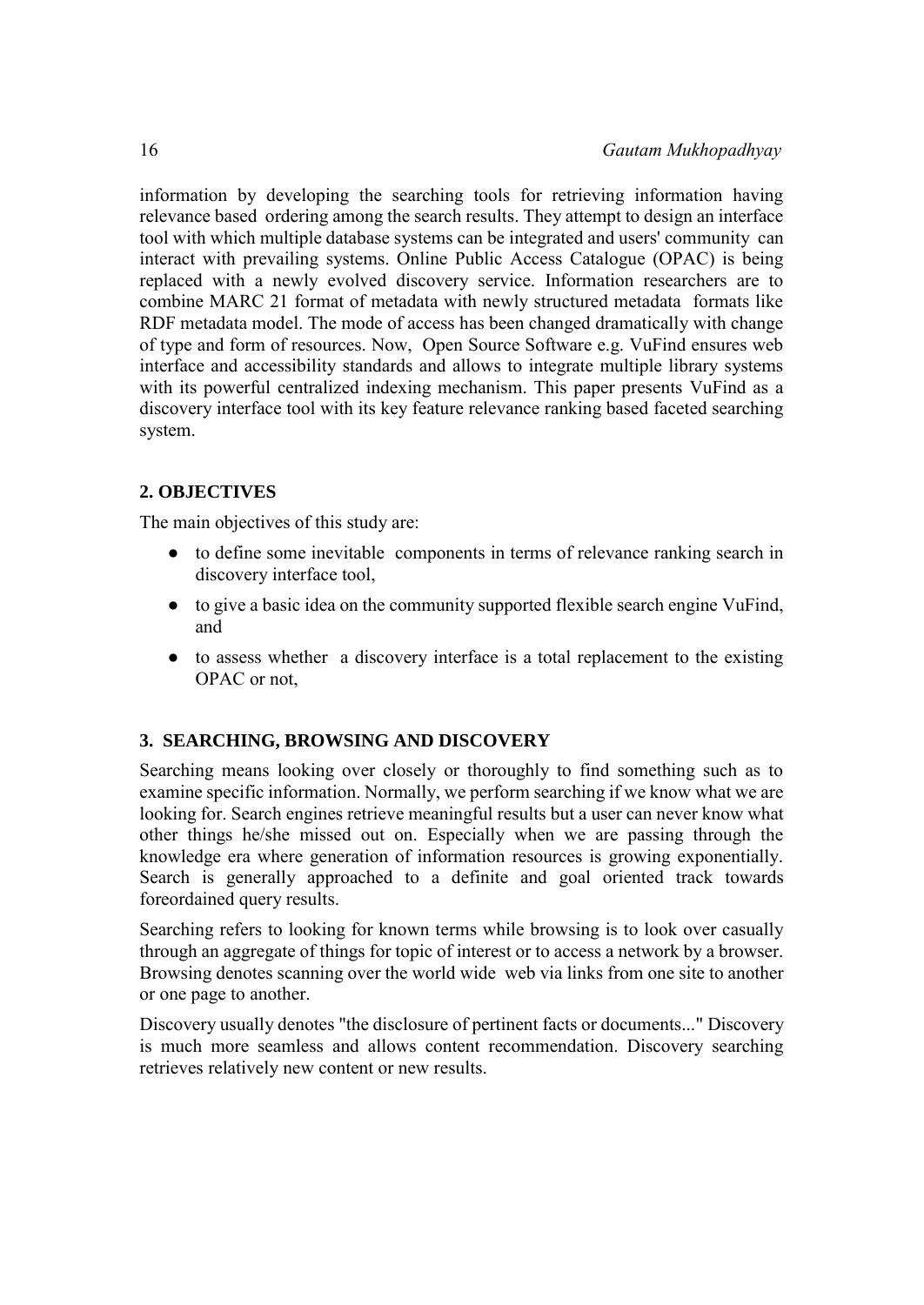## **4. CONCEPTS OF DISCOVERY LAYER, DISCOVERY INTERFACE AND DISCOVERY SERVICE**

Discovery layer is a software or third party component for libraries while a layer indicates multi-tier architecture or a set of linking technology which includes logical structuring mechanism for the components that construct the software solution. This is actually a unified and more structured view of outputs via search interface for users' community to search for information. Discovery layer provides a web search engine that can interact with a searchable metadata index of library holdings.

Discovery interface is a software to software interacting tool whereas interface acts as a software intermediary. It is a web based search interface which is a key to an integrated library system (ILS) that holds metadata of different formats such as MARC, XML and RDF. This web search engine not only allows merely a library catalogue or a single library database but it may index metadata for library users of multiple ILSs or library catalogues, websites, web contents and digital repositories.

A discovery service is an online searching interface that furnishes a seamless interaction tool for searching both local collection and web resources. Such as EBSCO Discovery Service. This is an all inclusive or complete search solution that makes thorough research more flexible and powerful.

#### **5. RELEVANCE RANKING SEARCH**

This is a search mechanism to query for information and the query results essentially include two main features, one is relevancy and the other is ranking. This is a process of searching which determines the possibility of relevance between the search terms and results. Here those resources are likely to be most relevant will come first in the query results. The possibility of achieving the good ordering of search results depends only on how far a text of a web document matches a query term. Search result relevance mainly denotes the how relevant a content of a web page is in terms of a specific query topic.

#### **6. KEY FEATURES OF DISCOVERY SERVICES**

Discovery services are also known as web-scale discovery services. The web-scale discovery services started emerging from 2009 (Sonawane, 2017). The discovery services brought a revolution in library and information systems and services. This provides a combined ability to perform a search among the vast resources subscribed by a library (Thompson, 2014). The index based discovery services include Primo, EBSCO Discovery Services, OCLC Worldcat, Summon etc. There are federated search engines which include Knimbus and WebFeat. Among the many key features of discovery services, the central index is worth mentioning. Central index denotes the metadata as well as the full text content converted into a single unified search (Bowen, 2008). EDS allows the content recommendation with greater relevant results to a query of researchers. Single search box, relevance ranking and facets are the other key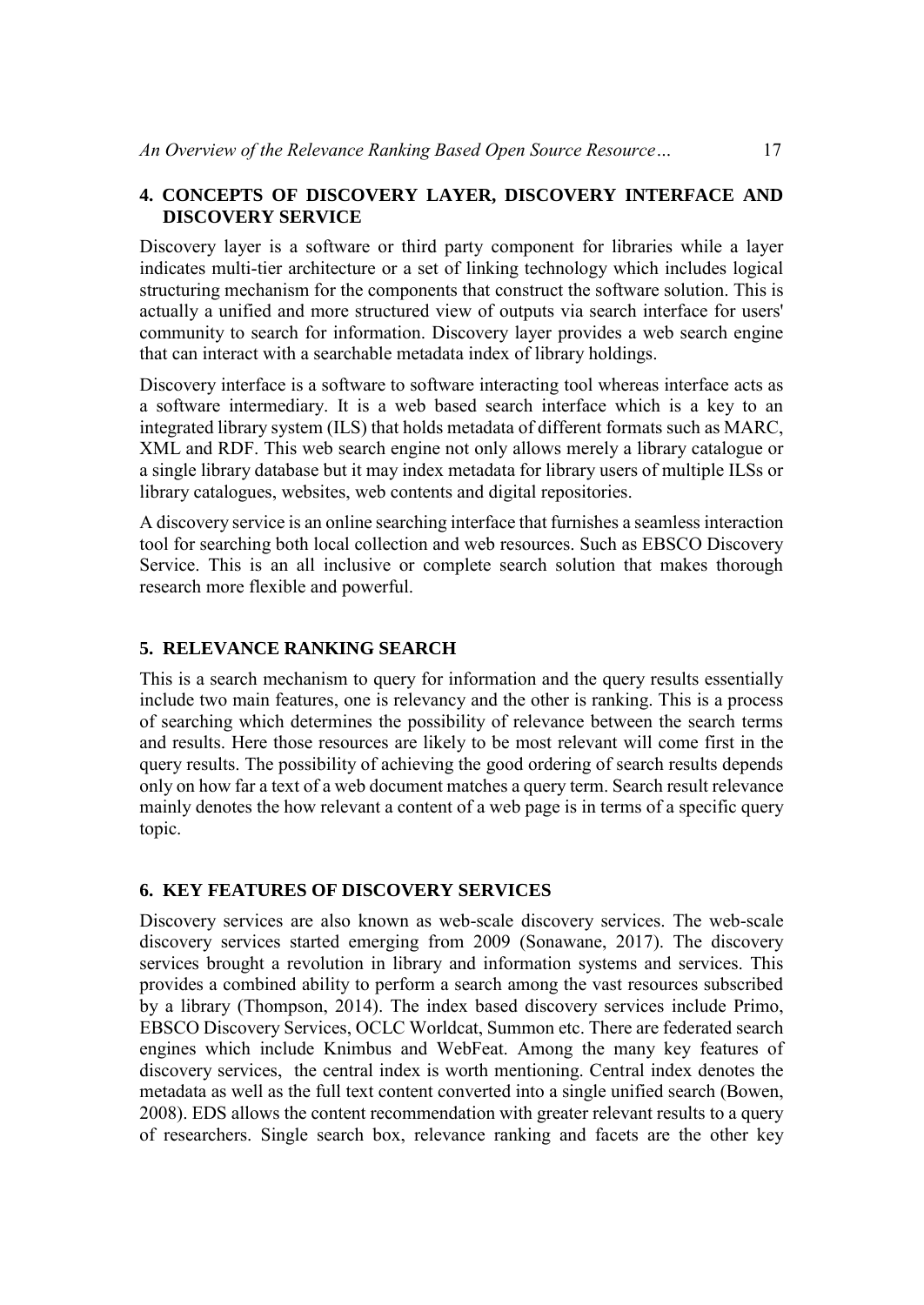features of the central index based searching.

Summon unified indexing can be used in a comprehensive content indexed by a library system to produce better results from a single search. Relevance ranking can be applied in a simple or direct content neutral way with indexed databases optimized for discovery. The combination of dynamic (shows how well the search matches a record) and static rank (shows the importance of each record's characteristics to relevancy overall) represents that the most relevant results always come first for superior userfriendly searching.

EBSCO Discovery Service provides the researchers with the most relevant results for their search queries. EDS also ensures a powerful search strategy across the library's rich and diverse collection of information resources. With the robust central indexing, EBSCO discovery service API offers the library's ILS interface. Through the library's user interface user can access multiple integrated database systems with the local content of full-text information resources.

Library collections and databases are accessible by OCLC Worldcat Discovery Service via remote access from a subscriber's site. These databases are also available through a centrally indexed metadata from various database providers. Worldcat first queries its central index and then displays results matching the search terms. The relevance algorithm is applied to a single combined set of records that is a combination of centrally indexed databases and the remote databases. Then ranking is performed in the discovery tool for returning search results.

ExLibris Primo library discovery service offers a personalised ranking which gives a different ranking of results for the same query searching according to the topic of interest of the users. It can be applied to a diverse aspect of disciplines. It ensures an adjusted ranking for local collections with a greater flexibility.

# **7. DISCOVERY INTERFACE TOOL (VuFind)**

VuFind is a community supported highly customisable, configurable and extensible open source discovery interface. "Typically referred to as a 'discovery layer', it provides a single point of access to the library's local and licensed collections while providing a seamless, consistent, and locally customizable user experience. VuFind combines easy, convenient access to the scholarly materials that users need with a modem, feature-rich interface that they have come to expect." It is a flexible search engine originally developed by Villanova University in 2010. It is written in PHP codebase and backed by Apache Solr centralized indexing and also Laminas components. VuFind is structured on API based powerful discovery services such as EBSCO Discovery Service, OCLC Worldcat and Summon. VuFind supports third party systems such as Refworks, EndNote etc. and allows importing and exporting of varied metadata content formats like MARC, XML etc. In fact, this discovery interface facilitates citation management just as zotero reference management software. It can be integrated with multiple database systems such as Koha, Alma and FOLIO. VuFind offers a unified central indexing and allows single platform access to the repository of institutional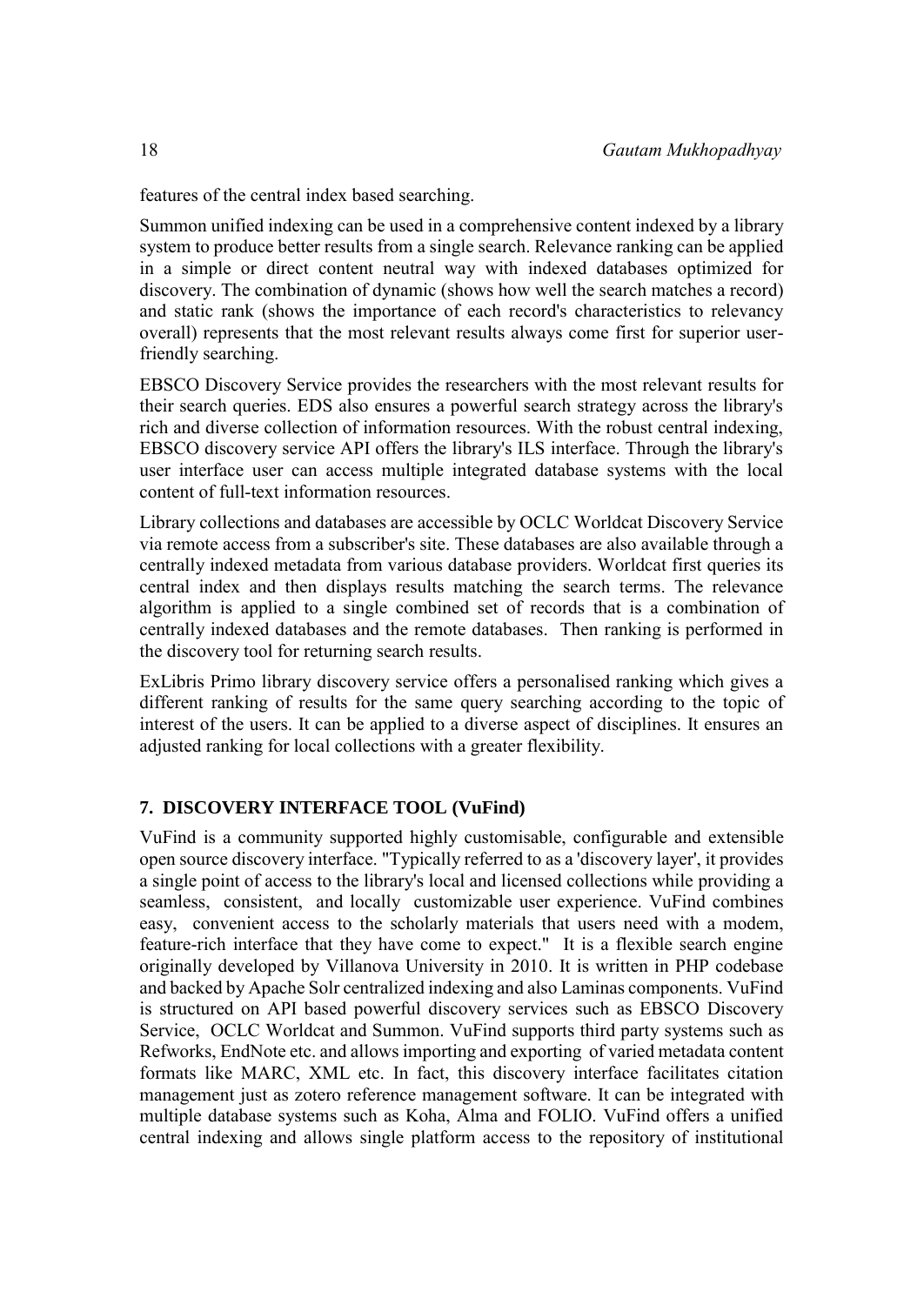resources and beyond. What is utmost important in VuFind tool is that it ensures powerful community interaction support through which easy users' participation can be enabled.

#### **8. TRADITIONAL SEARCHING VS. RELEVANCE RANKING SEARCH**

Search technique of looking for terms on traditional OPAC is based on exact title and subject headings including an alphabetical list of results. "Relevance ranking usually is best for searches that are not "either/or" types of searches. For example, in most traditional title searches, the result is either the library has the books, or it does not…To better understand relevance rankings, a very simplified description of the typical process for assigning relevance ranking to a web page is in order. In this example, the program that is being used examines the contents of the page, going through the text, counting how many times a word appears on that page. The ranking program then takes that information and uses that word count as a relevance value. This value is an attempt to measure how relevant the page is if that word appears in a search query. It stores the word, the relevance value generated, and the URL of the page in the search engine's index. This process is repeated over and over as more pages are found" (Childers, 2006). Traditional OPAC does not allow searching across the multiple databases whereas a single search interface in the discovery interface tool like VuFind allows combined database searching. Traditional OPAC does not enable relevance ranking, conversely "alphabetizing makes for easy lookups, but ranking is better for human interest" (White, 2007). Hence, the present day library and information centres felt necessary to integrate web search engine technology into their existing library catalogues via discovery layer (backed up by the toolkit e.g. Apache Solr, Apache Tika, APIs) so as to make OPAC more interactive and user-friendly.

As the discovery layer covers a remarkably greater scope than a traditional search for library catalogue, it can be treated as a total replacement to an existing OPAC. The leading open source resource discovery interface tool Vufind makes this replacement possible using the powerful search engine Apache Solr and a comprehensive discovery product ExLibris Primo.

#### **9. CONCLUSION**

Varied requirements of the library users in the diverse fields of study accelerated the rapid progress of search engine technology. Researchers usually do not prefer to move from one database to another for their specific need of information. They need to have relevant and reliable resource materials for their topic of interest within the shortest possible time. Discovery interface tools provide an integrated multiple or combined library databases with relevancy ranked results via a centralised indexing system for satisfying precise needs of information users. Despite some challenges and threats, contemporary project planning and continuous updation of resource discovery software for better community support ensures integration of the existing library database system